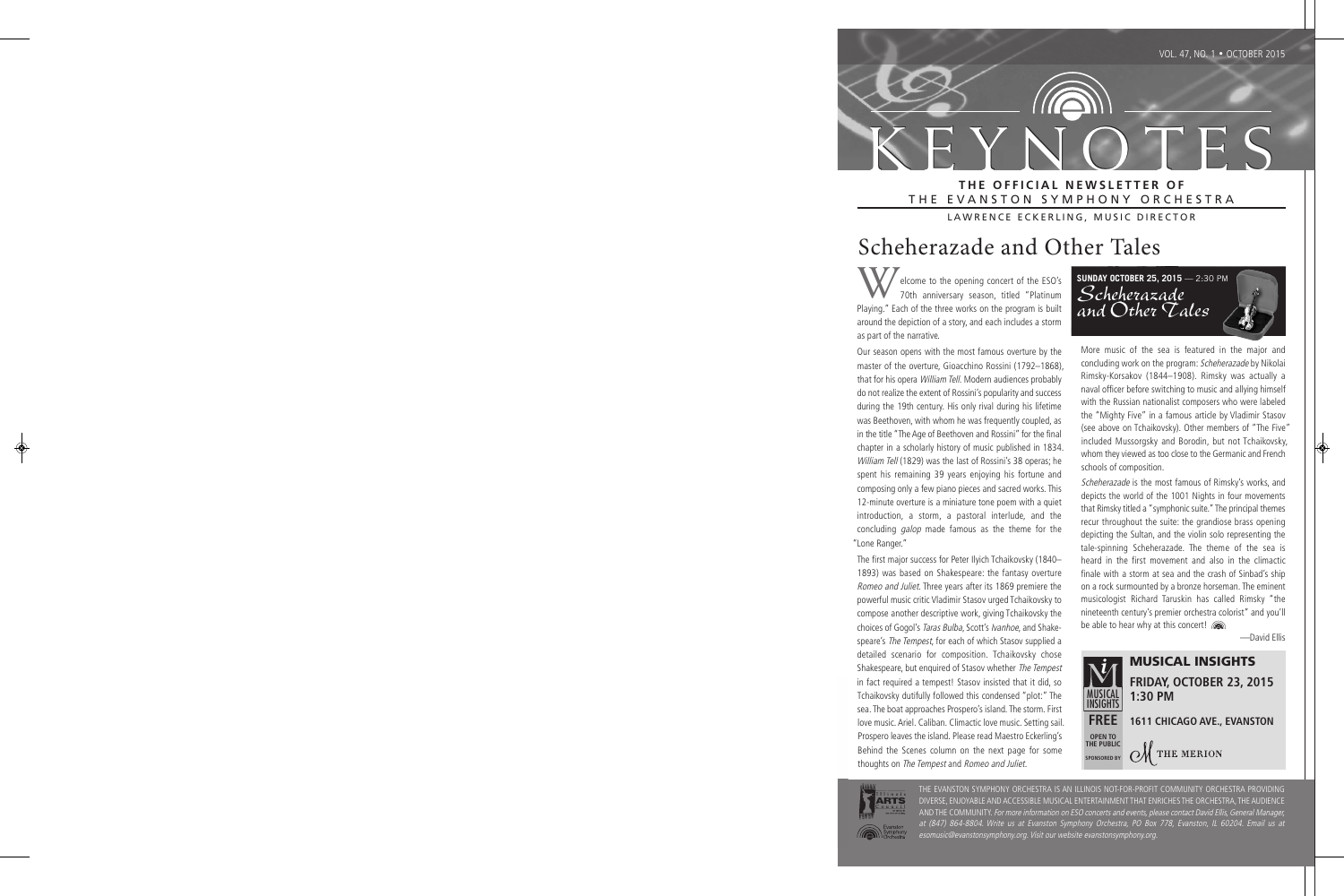## BEHIND THE SCENES



#### **Tchaikovsky's Unknown Masterpiece**

There are some phrases and words in the music world which are used frequently, such as "musical genius." I think "musical genius" is essentially a meaningless phrase, because regardless of who is using the term, it

always applies to someone greater and smarter than they are. For example, I could easily tell someone that I think Leonard Bernstein was a genius. But Bernstein publicly declared that Mozart was a true genius. (I wonder what Mozart would have said?)

Another overused word is "masterpiece" or "masterwork." The word is often used by people (including musicians) to describe a work they personally feel is great. But just like genius," "masterpiece" really is in the eyes of the beholder.

Now think of the scenario where a conductor performs a rarely played work by a composer of other pieces that are extremely well known and loved. Many conductors advocate these unknown "masterpieces."

Frequently I've been excited before hearing such a newly found and/or rarely heard piece, only to be disappointed when I actually hear it. Why? Well, for one thing, most people (musicians included) like music they are already familiar with. It's harder to listen to a work we have never heard before. It takes more concentration, and in most cases, multiple hearings and/or study to learn to love a given work. Another possible reason is that not every work of a great composer is a great composition.

I am guilty of presenting a work on our opening October 25 concert — The Tempest by Tchaikovsky — which I believe falls into the category of "unknown masterpiece." The Tempest satisfies my personal criteria for calling any composition a "masterwork:"

- 1. When I hear the work for the very first time, I become immediately engaged with it. And I don't have to "concentrate;" it makes me concentrate all by itself.
- 2. Every time I hear the piece, I hear more in it than I heard the last time.
- 3. Every time I finish hearing the piece, I want to hear it and study it MORE. And MORE!

Also, The Tempest was written very soon after Tchaikovsky's beloved Romeo and Juliet. Both are symphonic poems based on plays by Shakespeare and both feature prominent "love themes" of great beauty. But since The Tempest does not end with a loud bang like Romeo and Juliet, I can't help feeling that Romeo overshadows The Tempest simply because it ends louder.

If you'd like to preview The Tempest go to our website at www.evanstonsymphony.org and click on the October 25 concert. On the right hand side is a link to a complete performance by Claudio Abbado and the Lucerne Festival Orchestra. Watch it (it's the first 25 minutes of the Youtube clip) and then tell us what you think of The Tempest on the Evanston Symphony Facebook page. Or tell us after the October 25 concert!

> —Lawrence Eckerling Music Director, Evanston Symphony Orchestra

### **chamber Music benefit**

June 28: Nichols Hall in Evanston was the location for our first chamber music benefit concert. ESO principal and coprincipal players plus Music Director Lawrence Eckerling all donated their time and displayed their soloistic skills as members of three chamber quintets: brass, woodwinds, and strings with piano (in Schubert's "Trout" Quintet). The ESO deeply appreciates this contribution of their talents.



Brass Quintet (L to R): Charles Roberts, Michael Papierniak, Emily Carter, Robert Holland, and Don Cagen



PHOTO/STRIKE 2 PHOTAGRAPHY

Woodwind Quintet (L to R): James Donohue, Richard von Holst, Ryan Sedgwick, Ralph Wilder, and Phoebe Peterson



"Trout" Quintet (L to R): Julie Fischer, Lawrence Eckerling, Lois Del Vallee (page-turner), Terry Parisoli, Anna Helfman, and Rhea Davis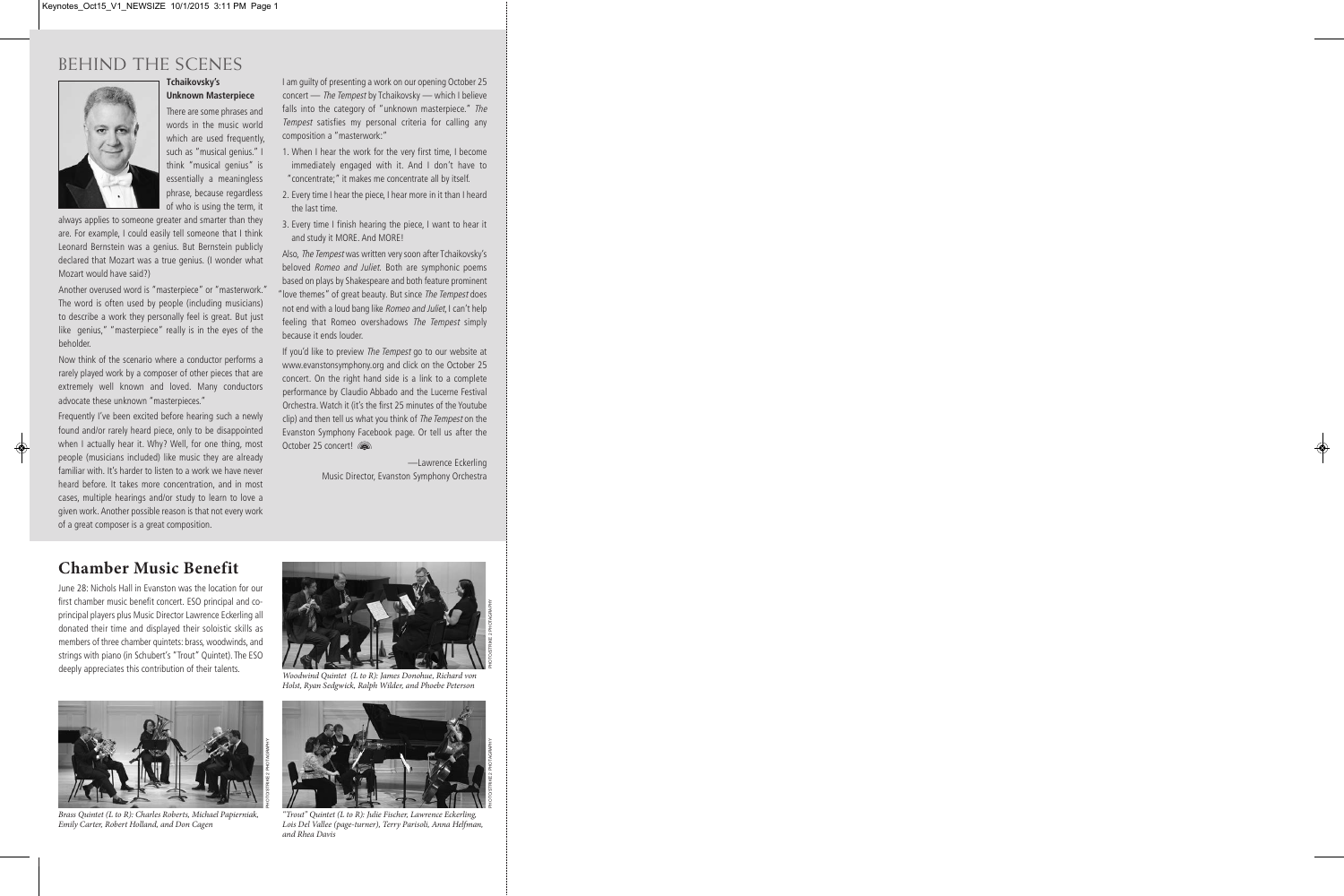### **rev. cherry to lead Gospel choir at holiday concert**



"I'm from the South Side of Chicago — just like Bad, Bad Leroy Brown!" said the Reverend Kenneth Cherry with his huge, infectious laugh. Unlike the protagonist of Jim Croce's 1973 hit, however, Ken Cherry was certainly not "the baddest man in the whole damned town!" because

his parents, his church, his school and his love of gospel music were the mainstays of his life growing up. Beautiful Zion Missionary Baptist Church at 64<sup>th</sup> and Loomis in the West Englewood neighborhood was the church home of the Cherry family — mother, father and six children.

Ken's aunt was the choir director at Beautiful Zion and from the age of five he travelled everywhere with the choir, describing himself as the choir's "mascot." Beautiful Zion was certainly a center of gospel music in Chicago. Ken's aunt and one of her friends were responsible for writing the gospel hymn "I'll Make it Alright," which was recorded by the Beautiful Zion Choir, also in 1973, and became the first gospel hymn ever to make it on to the R&B charts as a bestseller. Despite his musical background, Pastor Cherry describes himself as the "Michael Jackson" of his family. Why? Because, like the legendary late pop singer, he is the only one in his family who does not play an instrument! His brothers play drums and keyboard and his sister plays clarinet, but Pastor Cherry's instrument is his voice, whether singing or preaching.

Ken first heard the call to the ministry in the Missionary Baptist Church when he was 11. At age 12 he gave his first sermon before his congregation, which promptly granted him a license to preach. This call was a surprise to no one, however. "My fifth great grandfather established a church right out of slavery, and there have been preachers in my family for five generations," he said. It was a given music would be part of his ministry. He sang with the classical choir in high school and later with a barbershop quartet.

While still a teen, Ken attended classes at the Chicago Baptist Institute to prepare for the ministry. He is currently

pastor at Christ Temple Missionary Baptist Church on Emerson St. in Evanston. When asked why people are drawn to this congregation of 300 and what makes it makes it special, Pastor Cherry's immediate response was, "Love. It's a very powerful, loving congregation. A strong congregation is one where people love one another."

It also comes as no surprise that Christ Temple has a strong gospel choir. When asked what drew him to gospel music, Pastor Cherry replied "The passion — and you can make any gospel song your own. You listen to a song and you start saying to yourself 'If I were singing this, I'd add something here and do that a bit differently.' Five people can start out with the same song and you'll end up with five completely different interpretations, but underneath it's still the same gospel song." The Christ Temple Choir is joining with the choirs of Evanston's Faith Temple Missionary Baptist Church and First Church of God to form an 80-voice gospel choir that, under Pastor Cherry's direction, will perform with the Evanston Symphony at our annual holiday concert on December 6. Look for the glorious Hallelujah Chorus from Quincy Jones' "Handel's Messiah: A Soulful Celebration" on the program!

Just south of Church is the site of Ken Cherry's other fulltime job: Fleetwood-Jourdain Community Center, where he is its newly-appointed director. Fleetwood-Jourdain offers a comprehensive array of services to the community from after-school programs for kids to Wednesday lunch for seniors to sports programs to a respected community theatre to roller-skating. It is this last that is a special love of Ken Cherry. When we asked if he had any hobbies he immediately said "Roller-skating!"

"Four wheels or blades?" we asked.

"Definitely four wheels!" he exclaimed. "Blades are for long distance. Four wheels are for flair and style!"

And that pretty much sums up the Reverend Kenneth Cherry: a man who loves his church, his music and his community — and serves them all with flair and style!

—Kelly Brest van Kempen

### **a perfect Way to Start the holidays for the Whole Family: Celebrate with Music and Santa on December 6 at ETHS**

The Evanston Symphony Orchestra's holiday concert again will delight audiences of all ages. Come for a magical afternoon of festive classical music, singing, and dance December 6, 3 p.m. at ETHS. A special highlight will be two performances of the "Hallelujah Chorus," first with the ESO and North Shore Choral Society in Handel's original

and then in the popular Quincy Jones version in which the ESO and NSCS will be joined by a special gospel choir prepared by Kenneth Eugene Cherry. See the article above for much more about the gospel choir.



A visit from Santa

In addition, the Evanston Dance Ensemble will enchant with 20 minutes of favorite dances from Tchaikovsky's Nutcracker ballet, and the Evanston Children's Choir and the North Shore Choral Society will add their voices to the festivities. Join in with our carol sing-along and welcome a very special visitor from the North Pole.

> Tickets are available on our website: www.evanstonsymphony.org, or simply use the ticket order form on the flap facing this page and mail it to P.O. Box 778 Evanston, IL 60204, or call (847) 864-8804.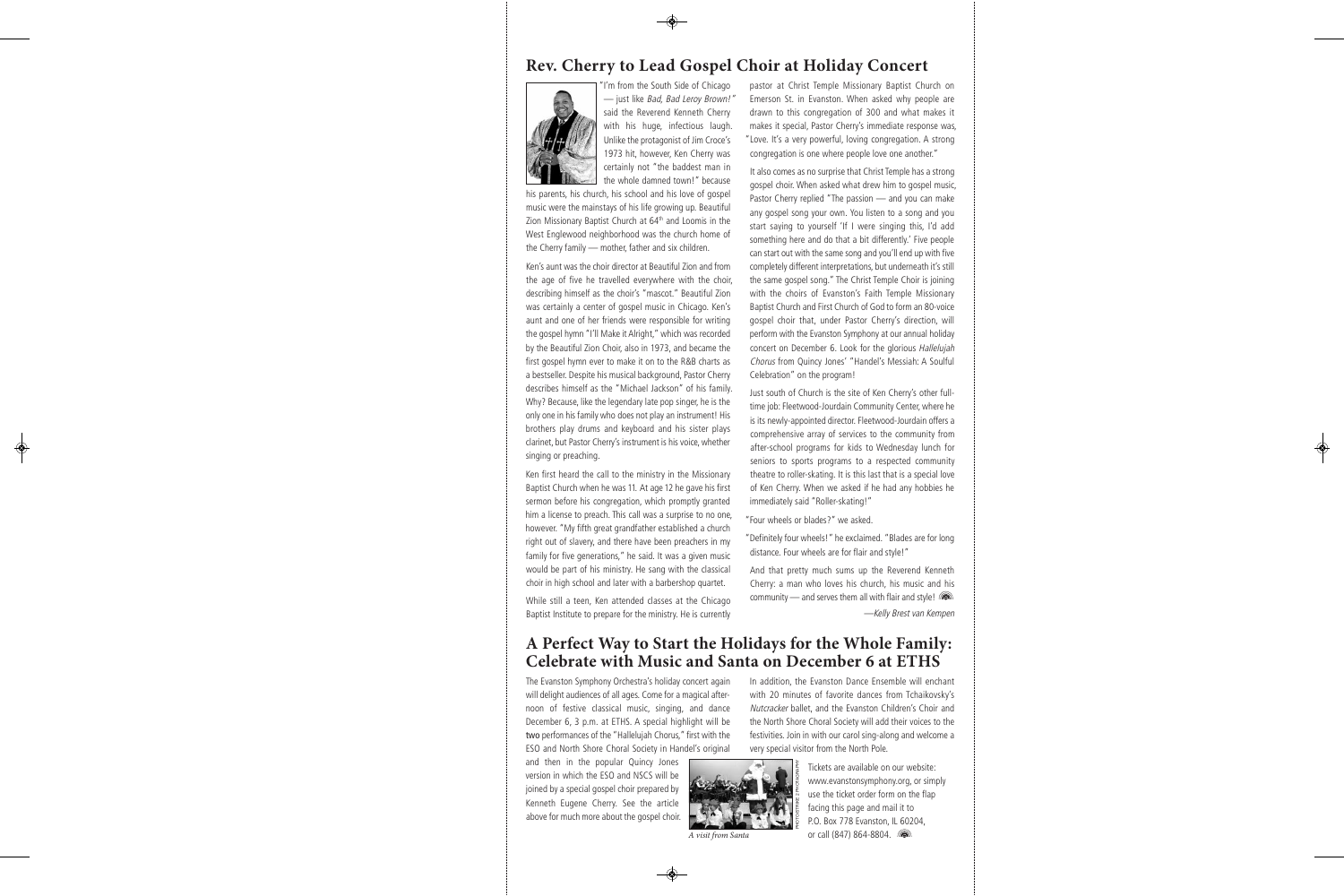

## **EVANSTON SYMPHONY ORCHESTRA** *Celebrating 70 Years*

**Lawrence Eckerling, Music Director**

# 2015–2016 CONCERT SERIES

# *It's not too late to subscribe!*

#### **OCTOBER 25, 2015** *Scheherazade and Other Tales*

**ROSSINI** Overture to William Tell TCHAIKOVSKY The Tempest; Fantasy Overture, Op. 18 **RIMSKY-** Scheherazade, Op. 35<br>**KORSAKOV** Lulia Fischen Canad **Iulie Fischer, Concertmaster** 



#### **FEBRUARY 14, 2016**

## *Harmonica Meets American Classics*

| <b>THEOFANIDIS</b> | Dreamtime Ancestors                                       |
|--------------------|-----------------------------------------------------------|
|                    | <b>ILLINOIS PREMIERE</b>                                  |
| <b>HOWARD LEVY</b> | Concerto for Diatonic Harmonica<br>Howard Levy, Harmonica |
| <b>COPLAND</b>     | The Red Pony Suite                                        |
| <b>GERSHWIN</b>    | Selections from Porgy and Bess<br>Howard Levy, Harmonica  |

#### **APRIL 10, 2016** *Heroic Beethoven*

**BEETHOVEN** Overture to Egmont **BEETHOVEN** Piano Concerto No. 3 in C Minor, Op. 37 Inna Faliks, Piano **BEETHOVEN** Symphony No. 5 in C Minor, Op. 67





### **JUNE 5, 2016** *Brahms and Dvorák Doubled*

**dvořák** Slavonic Dance, Op. 46, No. 3 in A Flat BRAHMS Concerto for Violin, Cello and Orchestra in A minor, Op. 102 Irina Muresanu, Violin Wendy Warner, Cello **dvořák/** Slavonic Dance, Op. 72, No. 2 in E minor **MoraWetz** Irina Muresanu, Violin Wendy Warner, Cello BRAHMS/ Hungarian Dance, No. 6 in D Major **SCHMELING dvořák** Symphony No. 7 in D Minor, Op. 70

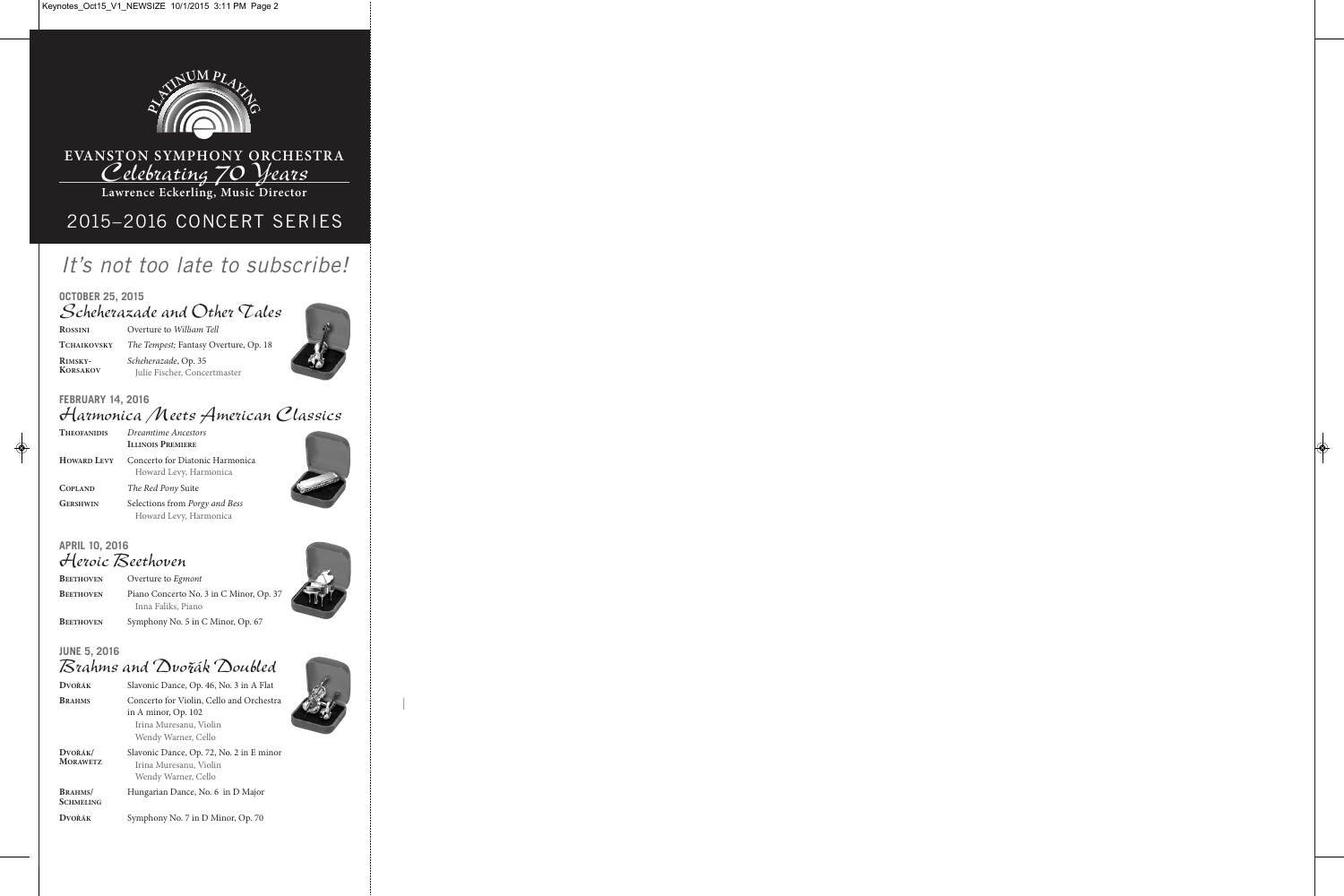|                                                                                                                                                                                                               |          | WUMPLAKE                                                                                                                                  |                        |
|---------------------------------------------------------------------------------------------------------------------------------------------------------------------------------------------------------------|----------|-------------------------------------------------------------------------------------------------------------------------------------------|------------------------|
|                                                                                                                                                                                                               |          |                                                                                                                                           |                        |
|                                                                                                                                                                                                               |          | EVANSTON SYMPHONY ORCHESTRA<br><u>Celebrating 70 Years</u>                                                                                |                        |
|                                                                                                                                                                                                               |          | Lawrence Eckerling, Music Director                                                                                                        |                        |
|                                                                                                                                                                                                               |          | 2015-2016 CONCERT SERIES                                                                                                                  |                        |
| <b>SUBSCRIPTIONS</b><br>$\sqcap$ renewing ESO subscriber<br>$\Box$ Same Seats<br>$\Box$ Change my seats                                                                                                       |          | Assigned Seating.<br>$\Box$ NEW ESO SUBSCRIBER<br>Indicate your seating preference:<br>$\Box$ Main Floor<br>$\Box$ Balcony                |                        |
| Concert Series Subscriptions @ \$96 each                                                                                                                                                                      |          |                                                                                                                                           | $=$ \$                 |
| Senior Concert Series Subscriptions @ \$80 each                                                                                                                                                               |          |                                                                                                                                           | $=$ \$                 |
|                                                                                                                                                                                                               |          | I need ______ free children's (12 and under) seats with my subscription                                                                   |                        |
| Box office prices are \$35, seniors \$30.<br>Full-time students with ID are \$5.<br>Concert #1 #2                                                                                                             | #3<br>#4 |                                                                                                                                           |                        |
|                                                                                                                                                                                                               |          |                                                                                                                                           |                        |
|                                                                                                                                                                                                               |          | $\frac{1}{2}$ $\frac{1}{2}$ Seniors @ \$25 each = \$<br>$\frac{1}{2}$ $\frac{1}{2}$ $\frac{1}{2}$ Children 12 & under-free = \$ No Charge |                        |
|                                                                                                                                                                                                               |          |                                                                                                                                           |                        |
| <b>MY TAX-DEDUCTIBLE CONTRIBUTION IS</b>                                                                                                                                                                      |          |                                                                                                                                           | \$                     |
|                                                                                                                                                                                                               |          | <b>EVANSTON SYMPHONY HOLIDAY CONCERT</b>                                                                                                  |                        |
|                                                                                                                                                                                                               |          |                                                                                                                                           |                        |
|                                                                                                                                                                                                               |          | □ Preferred Seating *second price shown is Preferred Seating area price                                                                   |                        |
|                                                                                                                                                                                                               |          | Family package special includes tickets for 2 adults and 3 children                                                                       |                        |
|                                                                                                                                                                                                               |          |                                                                                                                                           |                        |
|                                                                                                                                                                                                               |          |                                                                                                                                           |                        |
|                                                                                                                                                                                                               |          |                                                                                                                                           |                        |
|                                                                                                                                                                                                               |          |                                                                                                                                           |                        |
|                                                                                                                                                                                                               |          |                                                                                                                                           |                        |
|                                                                                                                                                                                                               |          |                                                                                                                                           |                        |
|                                                                                                                                                                                                               |          |                                                                                                                                           | \$ 5.00                |
| $\_$ Adult \$25/\$40* $\_$ Child \$10/\$15* $\_$ Family Pack \$70/\$100* = \$<br><b>Handling Fee</b><br><b>TOTAL PAYMENT</b><br><b>NAME</b><br><b>ADDRESS</b><br>CITY/STATF/7IP<br><b>TELEPHONE</b><br>F-MAII |          |                                                                                                                                           |                        |
|                                                                                                                                                                                                               |          | $\Box$ Check enclosed $\Box$ DISCOVER $\Box$ VISA $\Box$ MASTERCARD $\Box$ AMEX                                                           |                        |
| CARD ACCT#                                                                                                                                                                                                    |          |                                                                                                                                           | <b>EXPIRATION DATE</b> |
|                                                                                                                                                                                                               |          |                                                                                                                                           |                        |

**Mail form to: evanston Symphony orchestra, po box 778, evanston, il 60204**

The ESO thanks you for your support. All contributions are tax deductible and will be listed in the concert program.